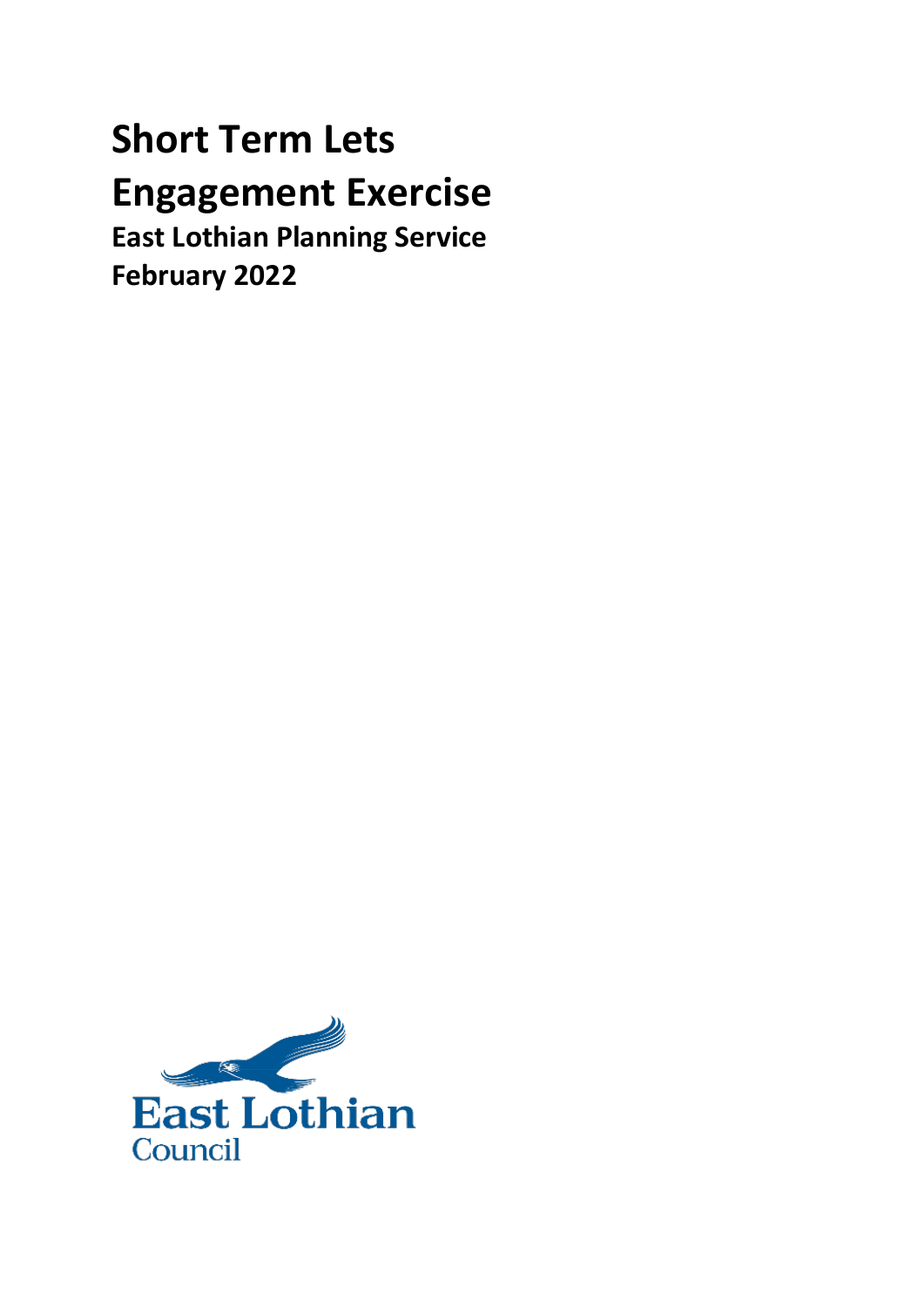# **Background**

This Engagement Exercise is being undertaken to gather the views of East Lothian residents on the issue of short-term lets and their impact, positive or negative, on East Lothian's communities.

The reason for engaging in this process at present is due to the Scottish Government introducing legislation that allows Local Authorities to create control areas if there is a particular prevalence of short term lets and it deemed that this is creating undesirable impacts on the local community. Planning legislation allows planning authorities to designate all of their area as a control area or parts of their area as one or more control areas. They are not under a duty to designate control areas and may choose not to do so. If control areas are introduced then within these areas short terms lets would require planning permission and their numbers could be restricted.

This note sets out background information on the issue of short term lets, what they are, their prevalence in the main East Lothian settlements and the types of issues that should be considered when considering the need for control areas.

The Scottish Government has released a Guidance document titled Circular 2/2021 which sets out the types of issues that would be relevant to determining if short terms lets control areas are required. It states they could be brought in:

- to help manage high concentrations of secondary letting (where it affects the availability of residential housing or the character of a neighbourhood);
- to restrict or prevent short-term lets in places or types of building where it is not appropriate; or
- to help local authorities ensure that homes are used to best effect in their areas.

Control areas are a land use planning tool and if these controls are introduced, then it is essential that it is due to relevant planning issues being regularly raised as a problem by residents. Within the context of the three issues set out above, relevant planning considerations would include:

- Changes to the look and feel of a neighbourhood, such as multiple keyboxes on many buildings or structures or wheelie suitcase noise on streets and in stairwells.
- Signs that local services are struggling, such as many instances of overflowing bins.
- Lack of affordable and appropriate housing for local residents, perhaps indicated by a high share of sale volumes to, and high prices paid by, non-residents.
- A significantly higher level of complaints relevant to use of dwellinghouses as short-term lets from neighbours spread across a number of tenements or properties than in a comparable area, within or outside the planning authority area.
- Detrimental impact on local amenity, with some businesses, schools or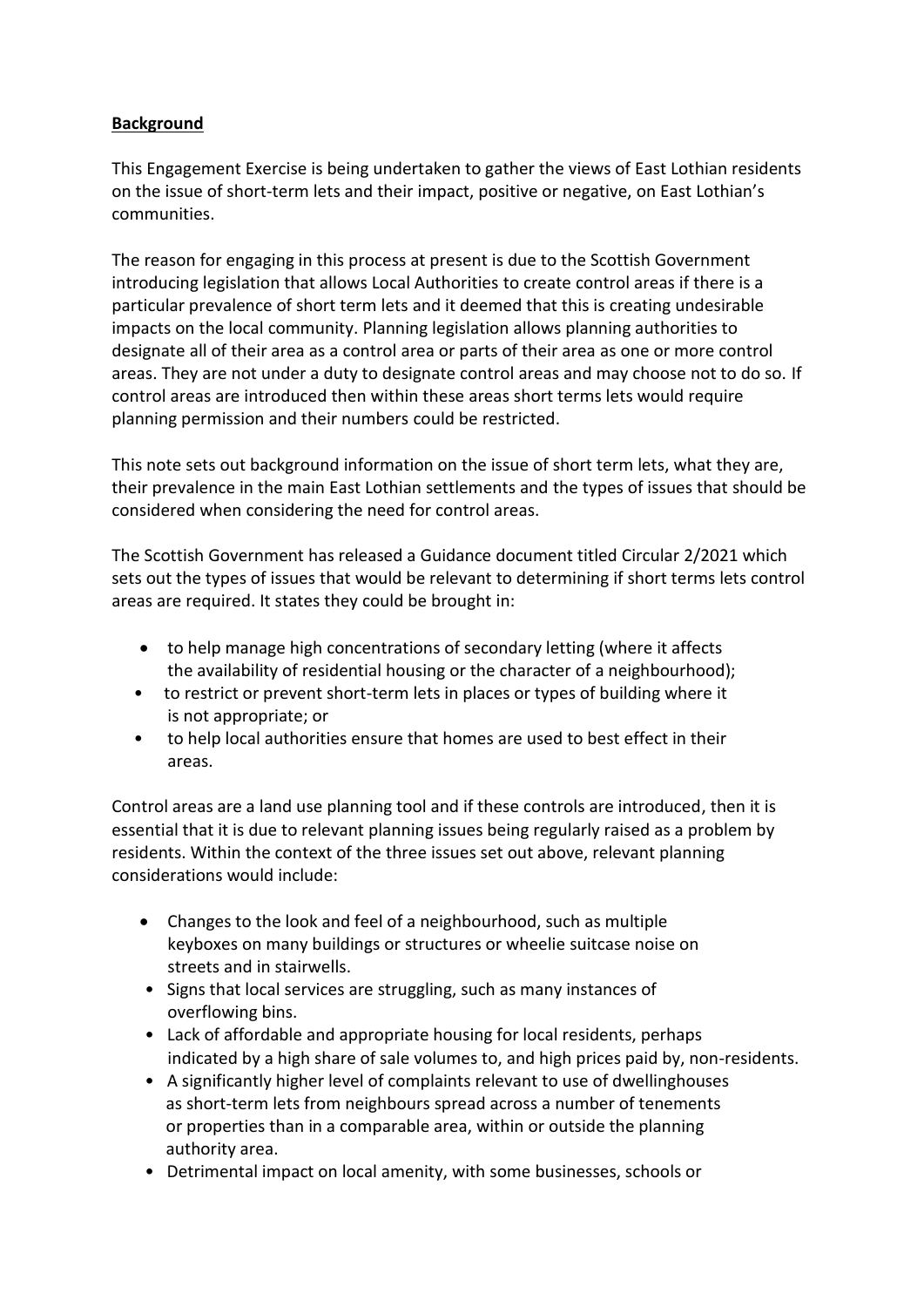other services that serve, and are reliant on, permanent residents closing or relocating.

Ultimately, it will be for the Council to determine whether a control area is required taking all relevant local circumstances into account. Prior to making this decision, we are seeking the views of local residents and organisations as to whether they think any of the issues and planning considerations set out above are prevalent in East Lothian and whether this would merit the introduction of control areas. These views are being gathered through an online survey on the East Lothian Consultation Hub.

This note provides further information on the planning issues relevant to short terms lets and will assist in the completion of an accompanying survey on the East Lothian Consultation Hub. This survey seeks to gather the views of the public and other interested parties on Short Term Letting in East Lothian. The survey is open from the 3<sup>rd</sup> February 2022 until the 17<sup>th</sup> March 2022, at which point the views provided will help shape a recommended position on whether short term let control areas are a good idea in East Lothian.

## **What is a Short Term Let?**

Short term lets are letting arrangements are those that cater for peoples circumstances where they do not require accommodation for a long period and are normally aimed at the tourist market and workers with very short temporary contracts. The definition covers properties that are either whole houses or flats and are defined within Regulation 2 of the Control Area Regulations 2021 as:

2.—(1) For the purposes of section 26B of the Act, and subject to section 26B(3) of the Act, a short-term let is provided where all of the following criteria are met—

(a) sleeping accommodation is provided to one or more persons for one or more nights for commercial consideration,

(b) no person to whom sleeping accommodation is provided is an immediate family member of the person by whom the accommodation is being provided,

(c) the accommodation is not provided for the principal purpose of facilitating the provision of work or services to the person by whom the accommodation is being provided or to another member of that person's household,

(d) the accommodation is not provided by an employer to an employee in terms of a contract of employment or for the better performance of the employee's duties, and (e )the accommodation is not excluded accommodation.

The types of properties excluded from the definition are as follows:

• private residential tenancies under section 1 of the Private Housing (Tenancies) Scotland Act 2016; and

• tenancies of a dwellinghouse or part of it where all or part of the dwelling house is the only or principal home of the landlord or occupier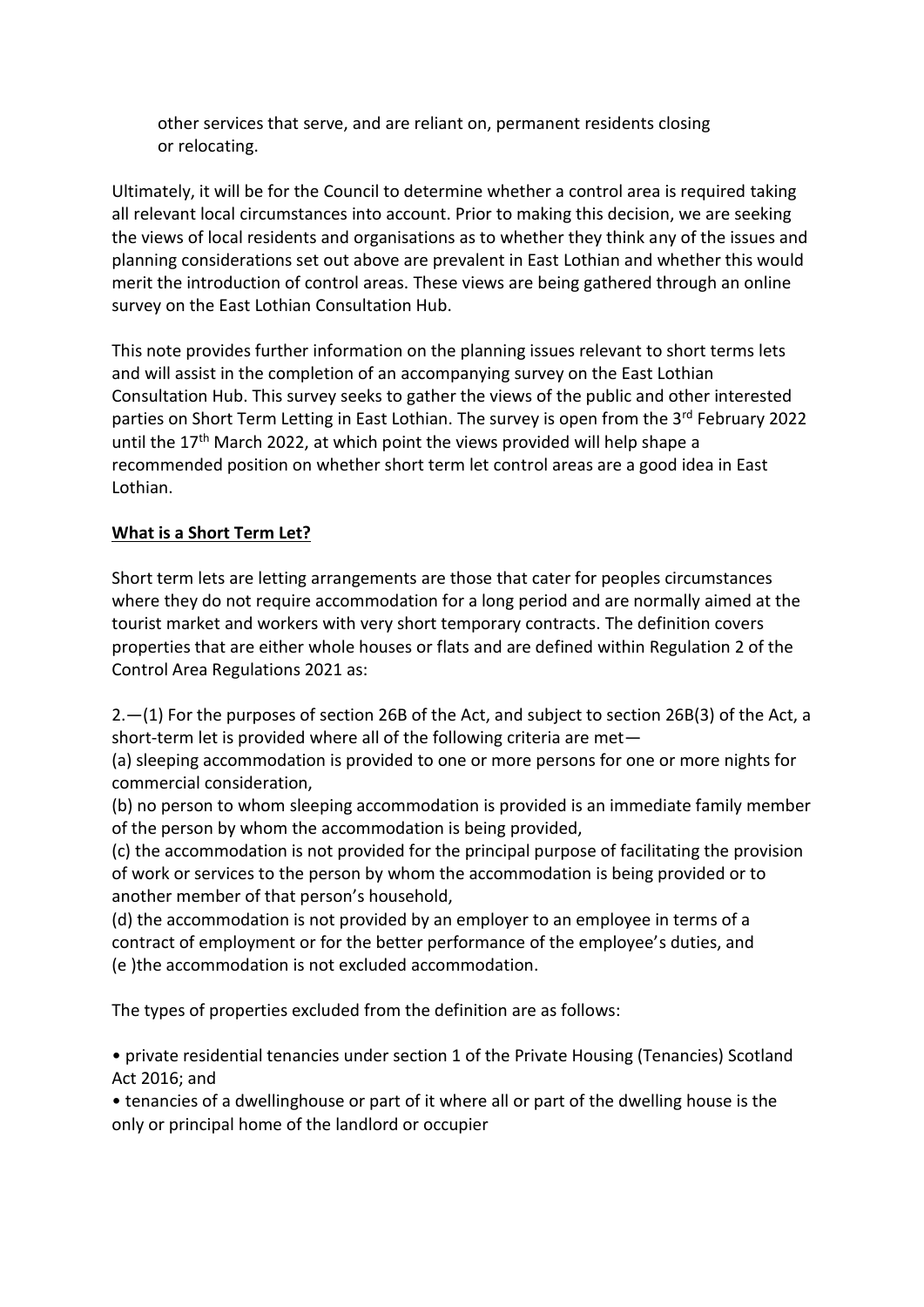## **What Are The Benefits of a Short Term Let?**

The Short Term Letting sector has experienced growth in recent years and there are a number of reasons for this.

### Tourism

The biggest positive effect of short term lets is on the tourism sector. The availability and choice of property types available as short term lets allows people to visit the area and stay in accommodation which suits their needs. Unlike many hotels and B&Bs or guest houses which are typically located in town or city centres, properties available for Short Term Lets tend to offer greater choice of location. Depending on the type of property, they can also offer certain facilities that hotels may not be able to provide, such as exclusive use of a whole house or flat, access to kitchens and food preparation areas, laundry, gardens etc. This allows families, couples, or groups of friends the ability to all stay in the same location and share facilities. This opens up tourism to a wider part of the population who may otherwise not be able to visit the area.

### Additional income for local residents

Existing home owners can, subject to any mortgage restrictions, let out part of their property on platforms such as AirBnB providing them with an additional source of income. This can be very useful both for the property owner and also for the tenant. Property owners may find themselves in circumstances that they did not anticipate when buying the property, such as employment changes, family breakups etc. These situations can create problems for being able to afford mortgage payments and therefore risks owners being forced to sell and find a cheaper property. Short term letting can supplement people's income and potentially help them to remain in their home. For tenants, renting a room in a property means that living costs (such as Council tax, utilities etc.) can be shared rather than them the responsibility of the sole tenant which may be unaffordable. They also have the social benefits of living with someone else, which can be helpful if someone is new to the area.

#### **Seasonality**

Seasonality is an issue for Short Term Lets. For most areas in Scotland, there is generally a peak tourism season lasting roughly from April – September. Outside of this peak season, many properties can struggle to find occupiers. They can be left empty and unused for months at a time. With a greater choice of rental types available through the Short Term Let market, there is potential for extending the normal peak tourist season. Certain events held in East Lothian (Scottish Open golf, Scottish Half Marathon, Fringe by the Sea, 3 Harbours Arts Festival etc.) typically contribute to the use of short term let properties in the peak season, but may encourage people to visit again outside of these times if they have a positive experience in the area.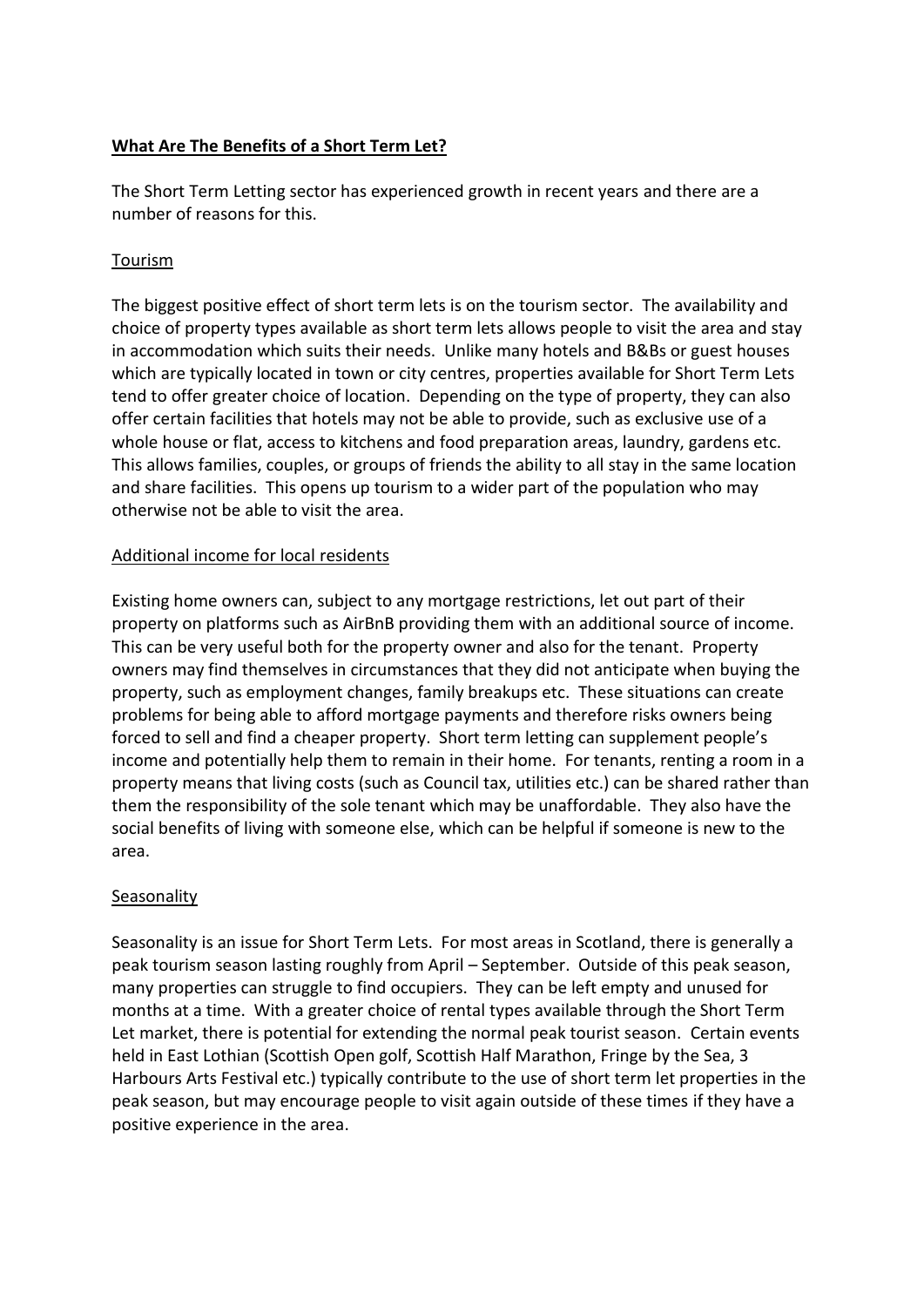Additionally, with East Lothian's proximity to Edinburgh and excellent transport links into the city, Short Term Lets can take advantage of particular events held in the capital (such as the Fringe Festival, Hogmanay etc.) and others outside of the typical tourist season. The existence of short term lets in East Lothian helps to provide accommodation for those who do not wish (or cannot afford) to stay within the city itself but will be visiting it or attending an event.

## **The 2021 Regulations**

The Scottish Government approved new legislation on the 24<sup>th</sup> February 2021 called the *Town and Country Planning (Short-term Let Control Areas) (Scotland) Regulations 2021*. These Regulations came into force on the 1<sup>st</sup> April 2021. They introduce new powers for Local Authorities to help them control and manage short term lettings within their areas. This is through both Licensing and Planning.

Prior to the approval of the new legislation, Local Authorities were invited to respond to consultation on the proposed new powers. A response was provided by East Lothian Council which broadly supported the principle of these new powers. To support the new legislation and provide further clarity on how the act will work in practice, the Scottish Government produced Planning Circular *1\_21 Establishing A Short-Term Let Control Area.* The Circular provides additional information on how planning applications will be determined, arrangements for how Local Authorities must consult with the public when proposing to establish a control area, and the links with licensing regimes.

#### **What is a Control Area?**

Under the new legislation, within a Control Area planning permission would always be required to operate a Short Term Let. When a property is originally used as a dwellinghouse, if it is to be used for Short Term Letting then planning permission for a change of use is required. Outside of Control Areas, planning permission is not required.

Control Areas can be designated for the whole of a county or they can be designated for parts of it. The legislation does not require Councils to designate Control Areas if they do not deem it necessary. The legislation simply introduces powers to designate where Councils have sufficient reasons.

The legislation also introduces a new Licensing Order. It means that all short term let properties are required to obtain a license to operate. This includes those not within any Control Area. Local Authorities, as the Licensing Authority, must establish a Licensing Regime to enable these new provisions to be implemented.

The Licensing Order introduces a number of mandatory conditions that will apply to all short term let licenses, if granted. Councils have the ability to add additional conditions to a license. It is therefore essential for Planning and Licensing Teams to work together and in collaboration with other Services in order to meet the requirements of the new act.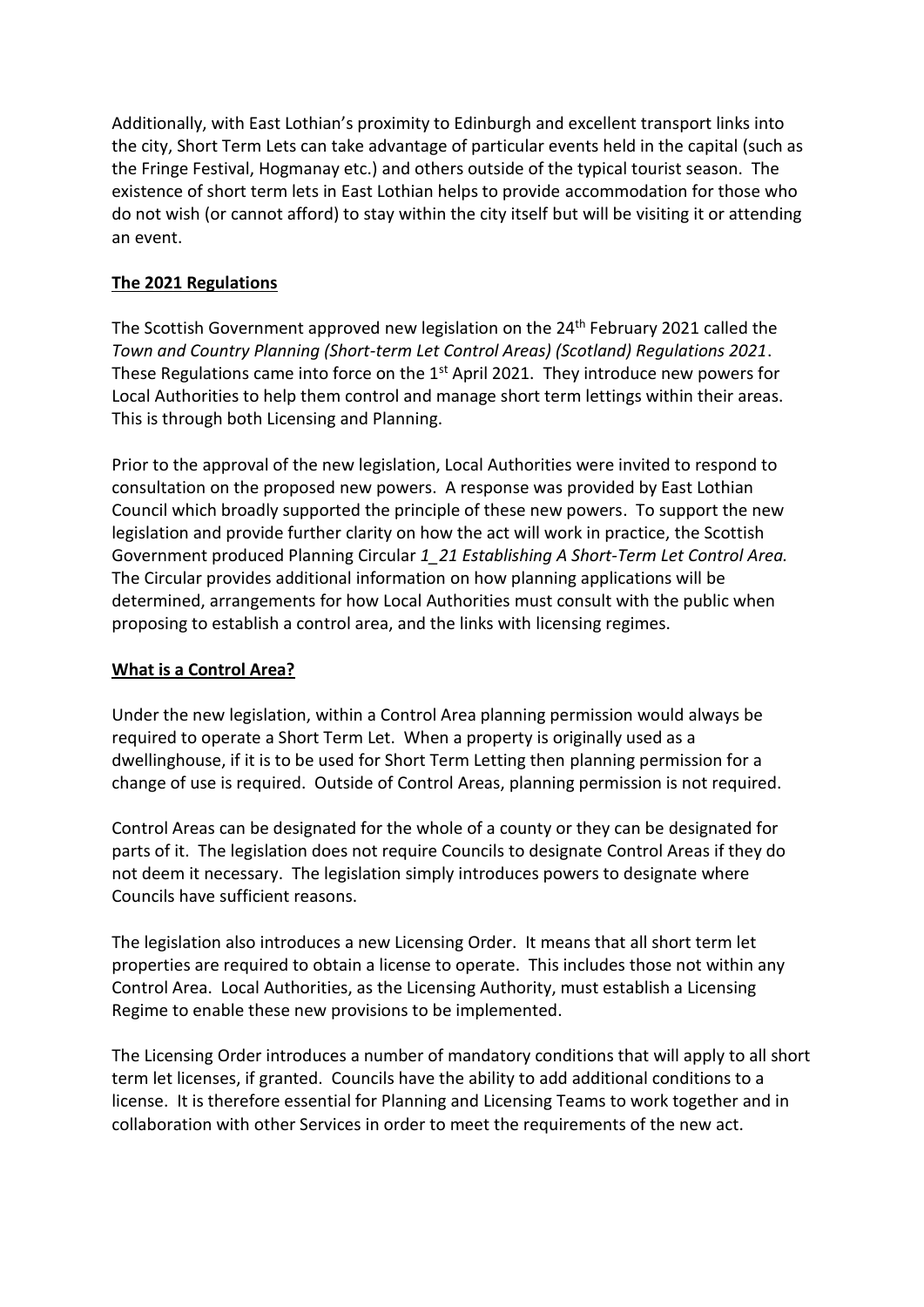The Scottish Government has given Councils until the 1<sup>st</sup> October 2022 to establish a regime for Licensing. New operators of short term lets will not be able to take any bookings until they have applied for and been granted a license. Existing operators of short term lets (those operating before  $1<sup>st</sup>$  October 2022) will have until the  $1<sup>st</sup>$  April 2023 to apply for a license.

# **East Lothian Context**

At the time of writing, there are 572 listings of Short Term Lets available in East Lothian. The vast majority of these are whole houses (87%), with the remainder being private rooms (e.g. within a flat which is part of a block usually also containing private residential dwellings). The properties are listed on AirBnB [\(www.airbnb.co.uk\)](http://www.airbnb.co.uk/) with some also listed on VRBO [\(www.vrbo.com\)](http://www.vrbo.com/). Whilst listings exist on other websites or platforms, these are typically duplicate listings of those seen on AirBnB and VRBO. This paper therefore focusses on the listings within those two platforms.

The location of Short Term Let properties in East Lothian is generally concentrated in urban areas, with highest numbers in designated town centres and just beyond. Smaller clusters or sometimes single properties can be found in the smaller villages and hamlets of East Lothian's more rural areas.

The table below provides figures for the total number of Short Term Let properties in five of East Lothian's main towns. It also shows figures for the designated town centres, or local centres for smaller settlements. These are then shown as a percentage of total dwellings or dwellings within town or local centres.

|                      | <b>Dwellings</b><br>(settlement) | <b>Total STLs</b> | % of STLs<br>(settlement) | <b>Dwellings</b><br>(TC/LC) | <b>Total STLs</b><br>in $TC/LC$ | % of STLs<br>(TC/LC) |
|----------------------|----------------------------------|-------------------|---------------------------|-----------------------------|---------------------------------|----------------------|
| <b>Dunbar</b>        | 4,976                            | 42                | 0.8%                      | 485                         | 18                              | 3.7%                 |
| Musselburgh          | 12,639                           | 43                | 0.3%                      | 819                         | 7                               | 0.85%                |
| <b>North Berwick</b> | 4.261                            | 153               | 3.59%                     | 315                         | 50                              | 16%                  |
| Haddington           | 5,477                            | 20                | 0.37%                     | 496                         | 6                               | 1.2%                 |
| <b>Gullane</b>       | 1,533                            | 45                | 2.94%                     | 80                          | 12                              | 15%                  |

The figures provide here are approximate due to the information available on the exact location of AirBnB properties only being available once a booking is confirmed by the owner/operator. Therefore these figures are only to be used as a guide.

## **Why is the Legislation required?**

Prior to this new legislation, the need to apply for planning permission to operate a Short Term Let was for Councils to decide on a case by case basis. This meant that many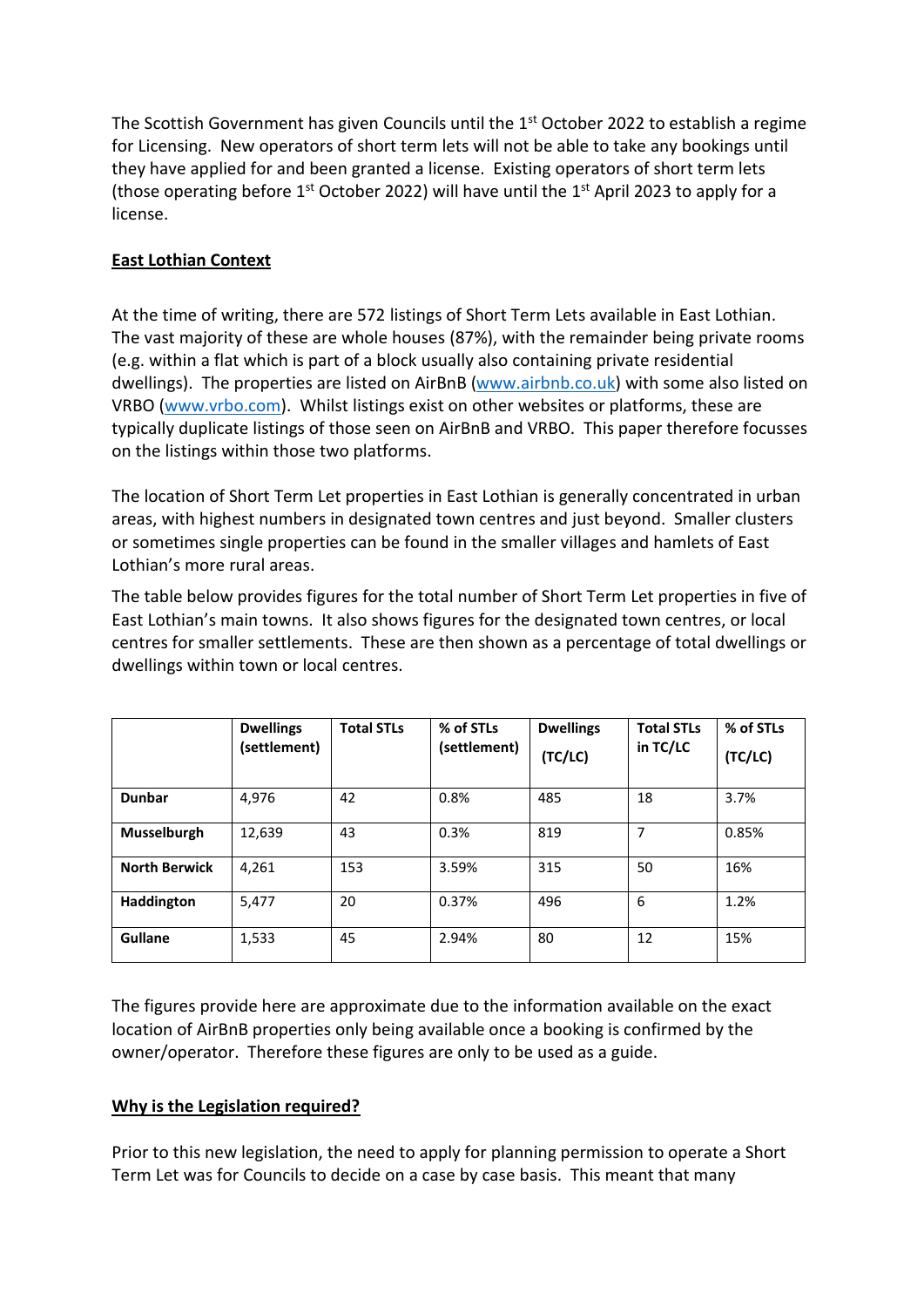properties could and were being used for this purpose without the need for any planning consent, or any planning controls such as conditions.

Therefore Local Authorities had little control over where and how many properties were used for Short Tem Letting purposes. Councils were also only able to exercise control through Police Scotland (where a crime had or was suspected of having been committed) or through Safer Communities Service where there were concerns or complaints raised regarding issues such as noise or antisocial behaviour.

The Scottish Government wanted to provide Local Authorities with the opportunity to have more control over Short Term Lets in their respective areas, in order to help to manage both the effects on local housing needs and stock, and the effects associated with amenity and antisocial behaviour. Whilst the majority of Short Term Lettings operate without any issues, there can be instances where properties are causing problems for neighbouring residents (e.g. noise caused by occupants) or through environmental issues such as excess rubbish.

As well as the environmental issues there are a range of other factors that could be relevant in determining whether any planning controls over short term lets are required. The Circular sets out the issues that would form material planning considerations when assessing an application for planning permission for a short term let. These are detailed below with some local East Lothian context provided where possible.

#### Changes to the look and feel of a neighbourhood

Under this issue, the Circular gives examples such as keyboxes appearing on multiple buildings, or frequent noise from suitcases being wheeled along pavements or streets.

The most likely location where these issues would be more prevalent are town centres as these typically contain the highest numbers of Short Term Let properties.

The character of an urban area can be gradually changed if for example there are too many external additions to buildings such as keyboxes, signage either attached to a building or within the curtilage, or even through increases in the number of vehicles parked outside buildings.

Another potential issue, although this is not specifically related to Short Term Lets, is for buildings to be maintained to a high standard externally. Repainting of buildings and appropriate management and care for stone or brickwork is important for retaining the character of an area.

Determining whether short term lets are impacting upon the look and feel of an area is something that will need to be monitored over time, and also on each individual planning application for change of use to a short term let. In particular, sensitive locations such as conservation areas will need to be closely monitored.

Although more difficult to quantify, changes to the look and feel of a neighbourhood can be more subtle, but for existing (permanent or long term) residents, they can be just as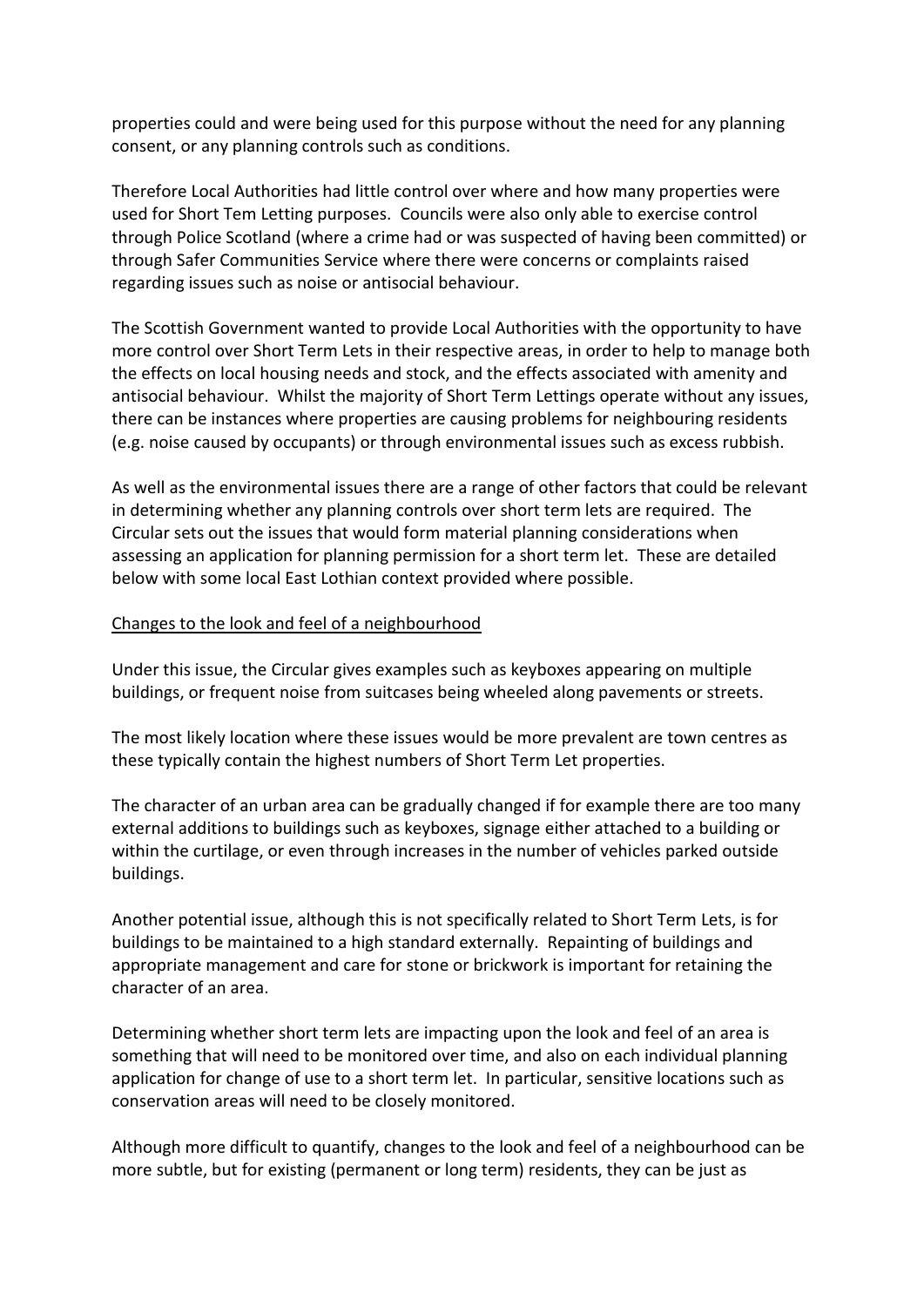damaging. Whilst it is not considered to be a significant issue in East Lothian at the moment, the existence of too many short term let properties can affect neighbourhoods through reducing social cohesion. There could be a decline over time in permanent residents who previously knew each other leaving some feeling more isolated. It is possible that a previously quiet neighbourhood could become noisier particularly at night through more frequent movement of people. All these issues can impact upon how safe people feel in their neighbourhood, can make people feel more uncomfortable, or less inclusive.

Again, this will need to be monitored over time and the Council will be seeking people's views on these matters through the dedicated Short Term Lets public consultation. The annual residents' survey could also provide some additional information depending on responses.

### Struggling services (e.g. waste and overflowing bins)

There is some evidence at the national level that, in some areas, short term let properties tend to experience issues related to excess rubbish. This can either be related to the hosts not managing their property appropriately, or through the behaviour of guests. The issue may not be directly outside the property but could be seen in the wider street or neighbourhood where for example bins fill up very quickly and start to overflow.

The consultation on Short Term Lets give the opportunity for you to provide comments on any areas you feel are problematic at the moment. The Council will continue to liaise with our own Waste Collection Service regarding any areas that they become aware of such problems or changes over time.

#### Lack of affordable and appropriate housing for local residents

The existence of short term let properties can negatively impact upon the housing market. This is particularly the case in areas where, for example, affordable housing is limited both in terms of existing stock and in the amount of new stock programmed to be built. Short term let properties are often owned as a private individual's second property (such as a buyto-let) or they are part of a commercial company's property portfolio where they own multiple properties for letting purposes.

Additionally, short term letting can impact upon the private rental sector. This is because it is often seen as more attractive (and profitable) to rent properties on a short term basis allowing higher rates to be charged and also allowing a wider potential customer base. It is also possible that landlords may decide to increase monthly rental costs on long term rentals if they frequently see short term lets at higher prices. Within the rental sector, a common tenure is a flat share where tenants have their own private bedroom but share other parts of the property (such as a kitchen, bathroom, and living room) with one or more people. This rental type is often very helpful for people who cannot afford to rent an entire flat or house by themselves. Again, it is possible that property owners may wish to offer their spare room/s as a short term let rather than a long term rental due to higher rates.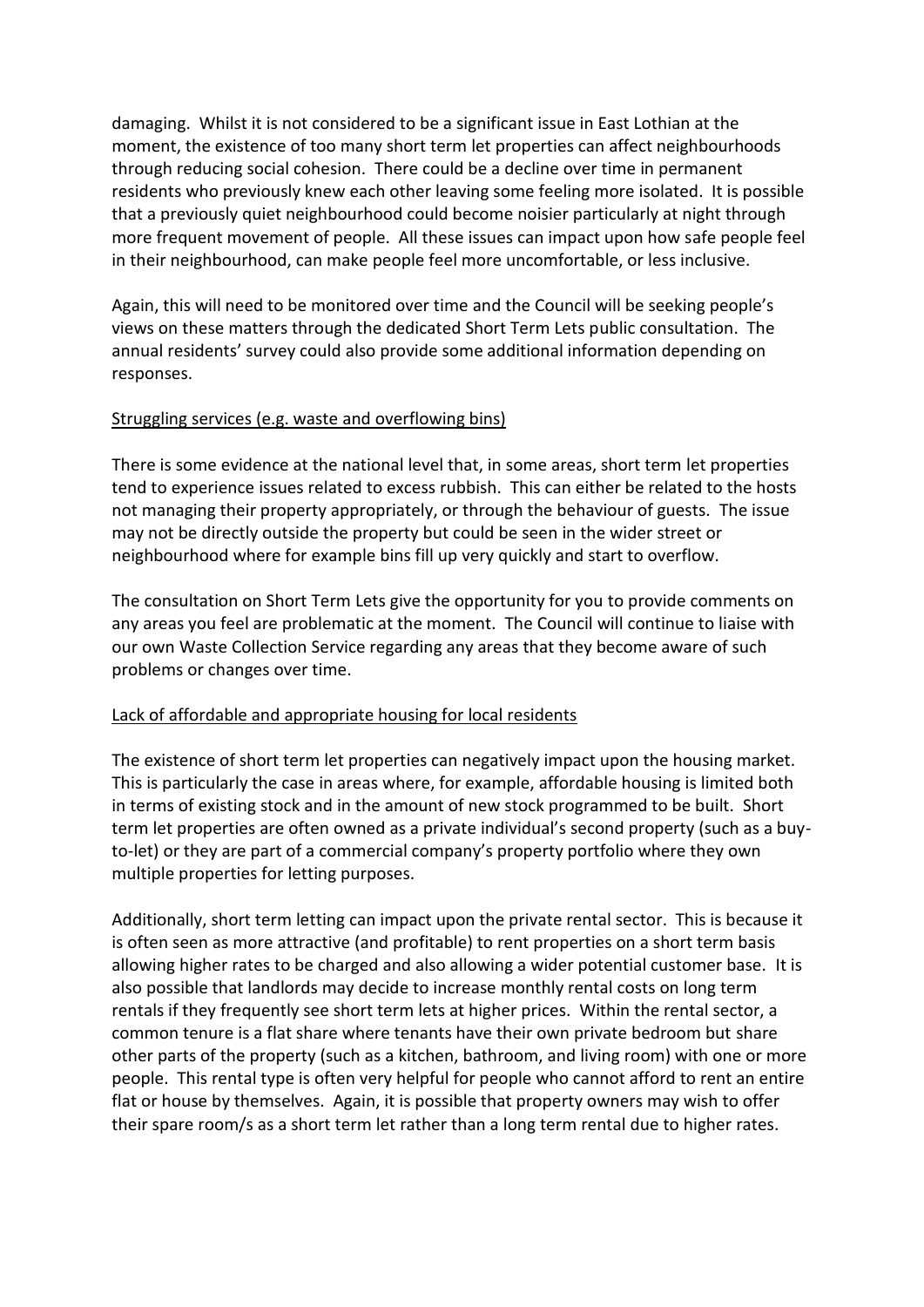With home ownership increasingly difficult for people to attain due to rising costs of living and rising property prices, the existence of too many short term let properties in the county could further reduce people's ability to get on the property ladder.

As many of the properties available for short term let are flats, this means that potential buyers, especially first time buyers who may only be able to afford a town centre flat, are not able to purchase a property. People therefore may end up being forced to live in an area that they do not wish or that is not that suitable for their needs e.g. longer commute to place of work. Also, where short term lets exist in rural communities with small housing stocks, there may be an issue for rural economy if there are no properties available for small business owners for example.

Another issue with high numbers of short term lets is through Buy-to-Let. Again, many buyto-let properties are second properties for the owners, offering properties to let at high prices. Second homes could cause issues for people hoping to secure their own home.

All these factors, together with the relatively small rental market in East Lothian, could potentially limit choice for people, either those wishing to move into the area or those wishing to move elsewhere within the county. Whilst the cost of property and whether it is owned by a local resident or by a professional company, is not a material planning consideration for assessing applications, the Council has a duty to ensure that there is a range of affordable properties available in the area. This is an issue that the current Local Development Plan 2018 and the forthcoming Local Development Plan 2 will address. This is one strategy, together with the Local Housing Strategy and also the draft Poverty Plan, which the Council will use to address these issues.

With specific reference to the new Short Term Let legislation and planning requirements, the Council will work closely with the Housing Strategy team to monitor changes over time, and help to inform decisions on whether control areas may be required. The online consultation provides an opportunity to provide comments on whether you believe short term lets are causing a problem for finding suitable affordable accommodation.

#### Complaints

Prior to the introduction of the new Short Term Let legislation, the use of the complaints system was one of the few methods of monitoring short term let properties. The nature of complaints is typically related to litter, noise and/or antisocial behaviour. The Planning Circular 1/21 stipulates that the number of complaints should be used when assessing applications for short term lets as a material consideration. This will require continued liaison with a number of ELC teams in order to obtain up to date information to inform decisions.

However, for East Lothian, there is little evidence at the moment to show that short term let properties are causing these problems, or that the issue is significant enough for a complaint to be made. Between the  $1<sup>st</sup>$  January 2018 and October 2021, there were only two complaints received by East Lothian Council relating to Short Term Let (AirBnB)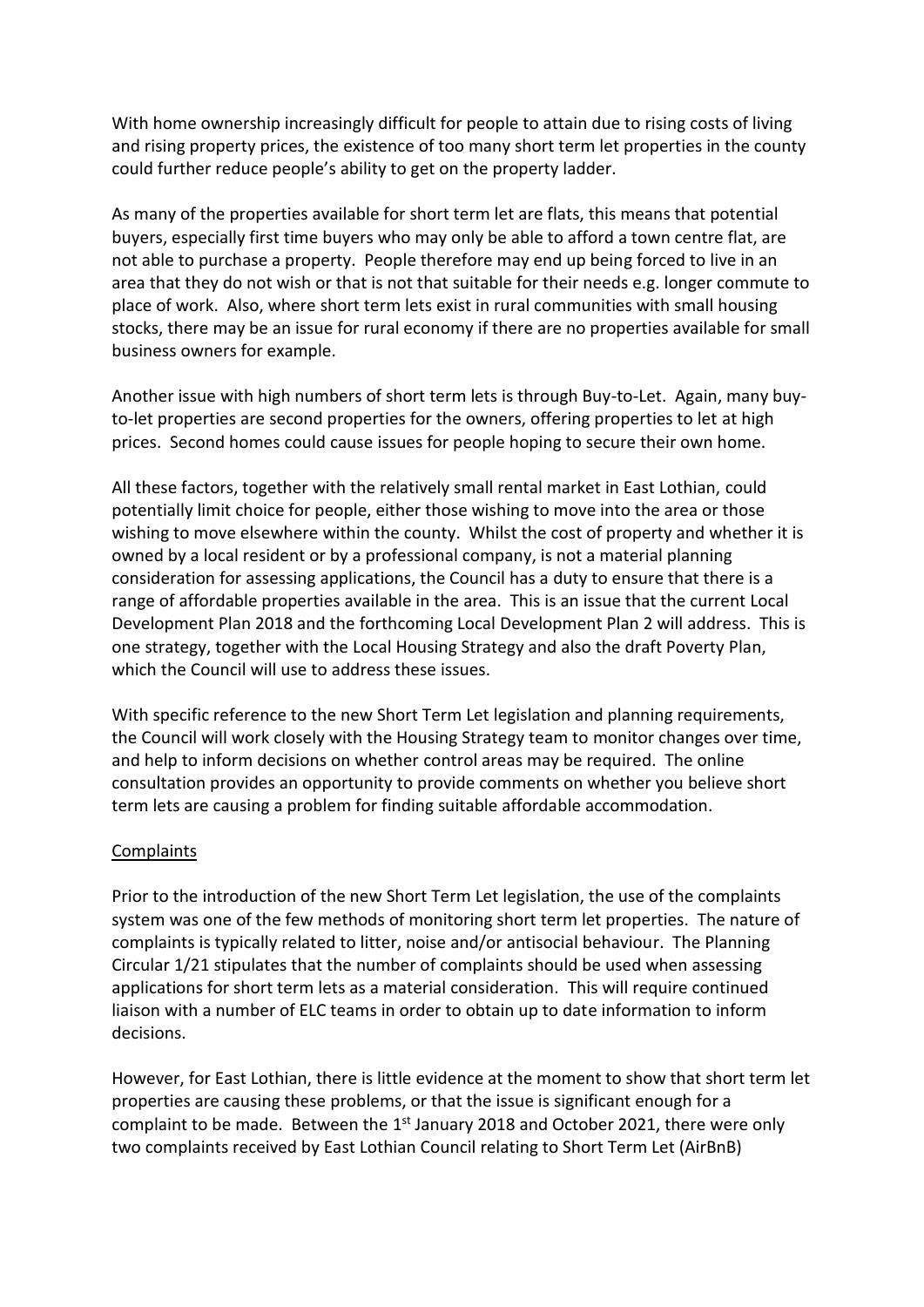properties. This shows an overall low level of antisocial behaviour problems associated with these properties.

Whilst it could be argued that there are more cases going unreported, and that the covid-19 pandemic has led to fewer complaints with tourism not operating for much of 2020 and 2021, the timeframe includes 2018 and 2019 when tourism was still at the normal prepandemic levels. This will continue to be monitored both in terms of overall numbers of complaints but also the location of the problems. Significant increases in complaints within a particular area could mean that intervention, in the form of a control area, is required.

The Licensing regime and planning process will allow greater control over how STLs operate, and should any complaints arise, then these can be dealt with through a joined-up approach.

# Local amenity (economy – e.g. businesses or other services closing/relocating where they rely on permanent residents in an area)

The existence of Short Term Lets arguably helps to support the tourism sector both through the accommodation in which people stay but also through spending in the local area at shops, restaurants and tourist attractions.

There is however potential for short term lets, if they become too prevalent, to impact on local services in a negative way. Services that depend upon local people (or more permanent residents) such as libraries, solicitors etc. or those that rely upon regular and relatively fixed sales e.g. hair salons, pet shops etc. could experience significant reduction in profit if there are not enough local people living in an area that need them. These services are typically not going to be used by occupants of short term let properties, as they are (generally speaking) mostly used for tourism, business trips, or visiting family or friends. Services could therefore be forced to close and/or relocate. This in turn has a negative impact upon the local area, becoming less vibrant and also means that remaining residents have poorer access to services that they need.

As with any tourist accommodation, short term lets can easily be used by guests simply as a base, with travel for example into Edinburgh where spending occurs.

Many of the properties available for short term let provide guests with additional facilities not usually available at hotels, such as kitchens or food preparation areas. This could encourage greater use of self-catering and less spending on local cafes and restaurants.

It is therefore necessary to monitor over a longer period of time to see whether there is in fact a correlation between the increases in short term let properties in an area and the gradual loss of local businesses. It is expected that monitoring could be done through close working with the Economic Development and Tourism sectors of East Lothian Council. The online short term lets consultation seeks views on whether there have been changes to the level of services within given areas and the reasons for this to ascertain whether short term lets are having an impact.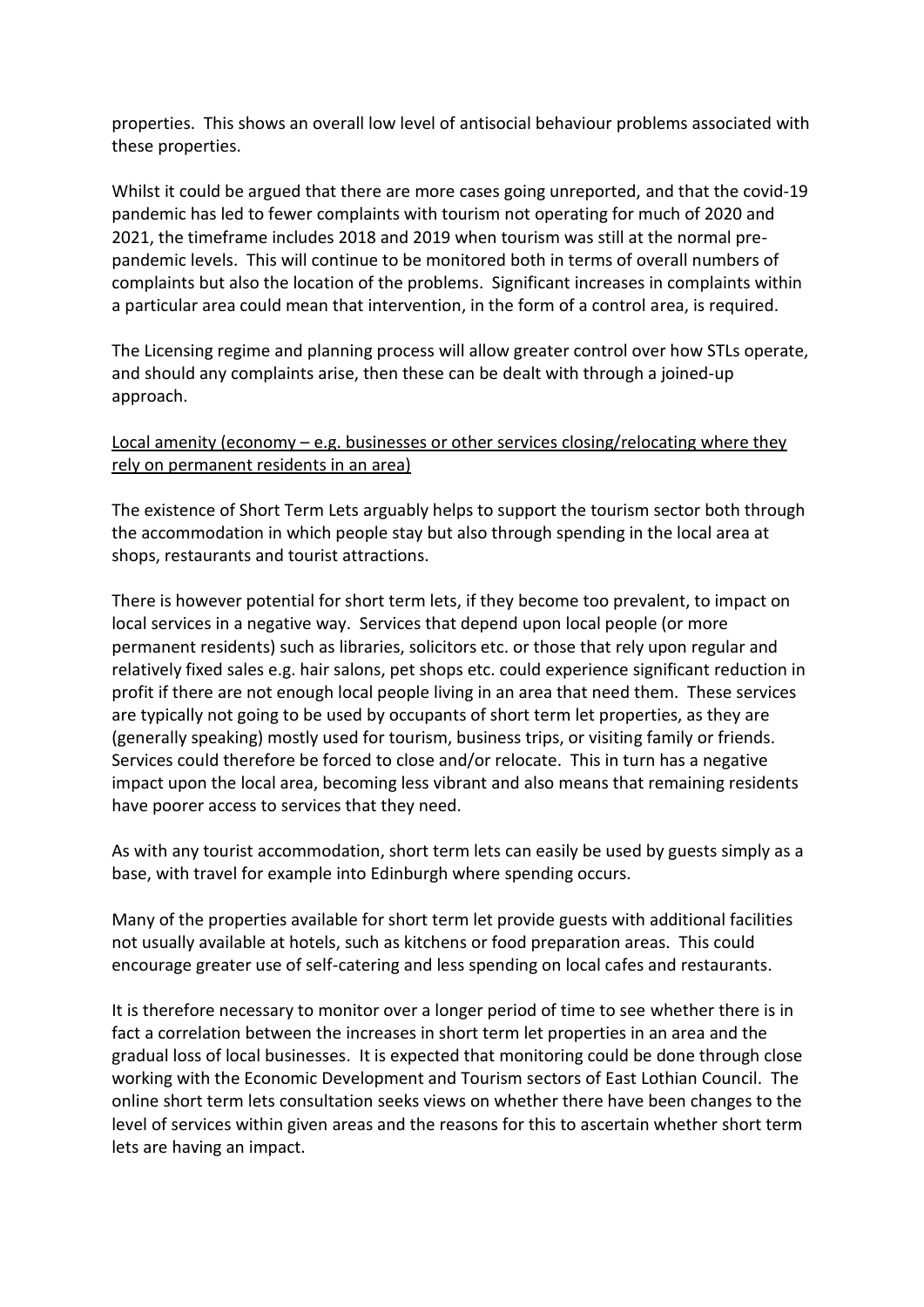#### **Why we are consulting**

East Lothian Council commissioned a study in 2019 to ascertain the impacts of Short Term Lets on the tourism sector. This was carried out by Avison Young and involved a survey sent out to various owners/operators of Short Term Let properties. Based on the results of the study, it was determined that the impacts of the new legislation on East Lothian's tourism sector would be minimal.

However, the study did not consider in depth the impacts of Short Term Lets on local housing, including home ownership and the private rental sector.

We are now conducting this public consultation inviting everyone from our communities to respond. The purpose of the consultation is to gather opinions and evidence to determine whether it is in the best interests of East Lothian and the public to designate any Control Areas or not. One of the most effective ways of gathering local information is to seek the views of the people who live in the communities and have direct day to day experience of living in the areas in which Short Term Let properties exist.

A number of Planning Authorities are already proposing to designate all or part of their areas as Control Areas. Should East Lothian Council determine that there is a need to establish one or more Control Areas, we will be required to prepare a Statement of Reasons for the designation, including a boundary. There would then be a public consultation on the proposed designation with opportunities for anyone to comment or object. More information on the designation process can be found in Planning Circular 1\_21.

#### **Proposed consultation arrangements**

The Planning Service are running the public consultation for 8 weeks and this will involve an online survey published on the Consultation Hub between the 14<sup>th</sup> February and 11<sup>th</sup> April 2022. The availability of the consultation will be widely advertised on the East Lothian Council website, social media pages, newspaper notice, and also by direct email or letter notification to particular organisations or interested parties.

The survey is designed as a multiple choice response with an extra space per question for additional comments to be included by the respondent. Included with the consultation is an Information Sheet, similar to this Briefing Note, a copy of the Short-term let Control Area Regulations 2021, and a copy of Planning Circular 1\_21: Establishing a Short-term Let Control Area. It is also proposed to include a map indicating concentrations of Short Term Lets in East Lothian. This is currently still in the development stage and will be confirmed nearer the time.

## **What will happen after the consultation?**

Following the closing of the public consultation, we will analyse all the information gathered through the responses and a report will be taken to East Lothian Council detailing the findings. This will also provide recommendations as to the next steps. The findings will also help to inform the approach taken within the next Local Development Plan (LDP2).